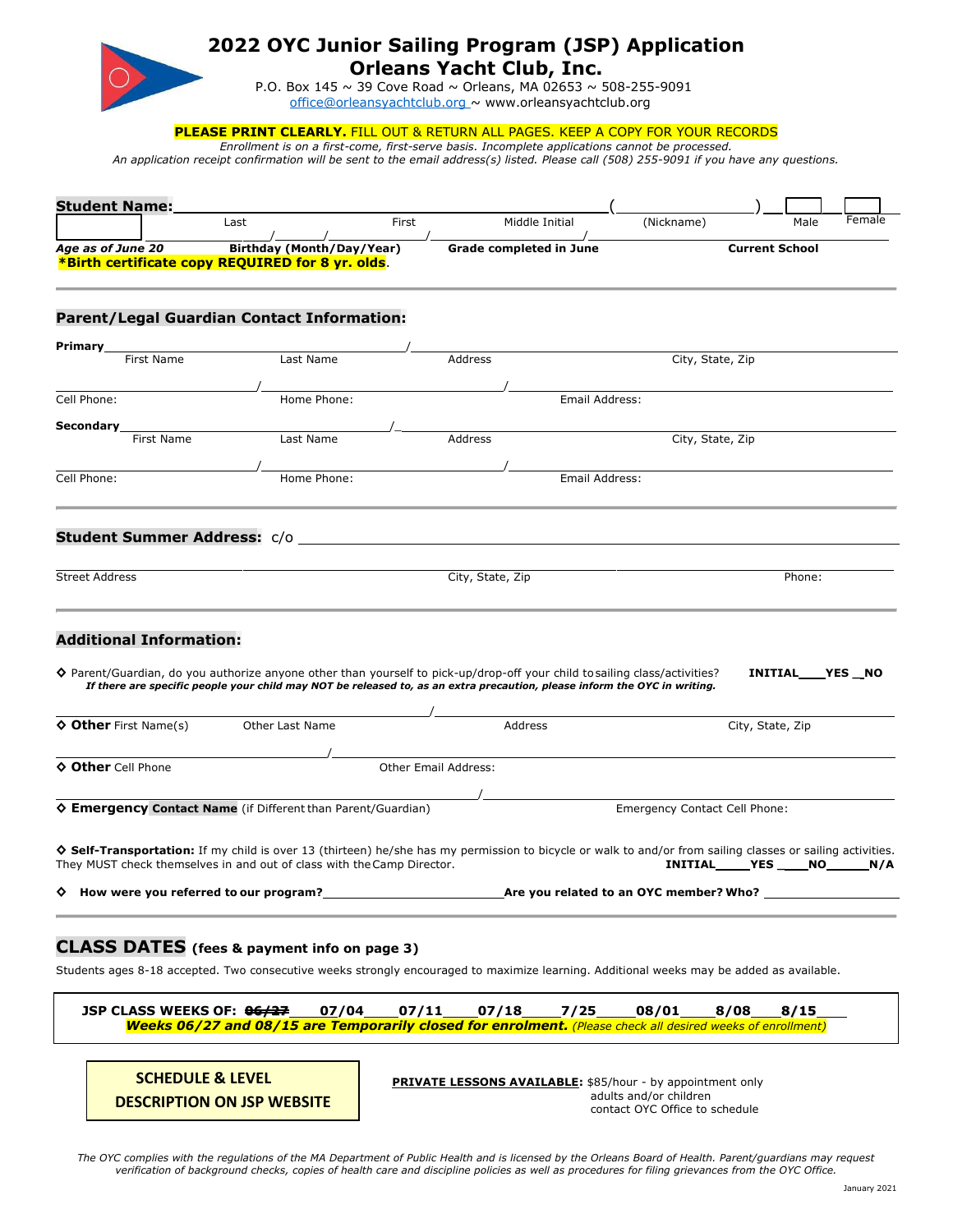# **2022 OYC Junior Sailing Program (JSP) Application - page 2**

|    |    | Student Name: Manual Manual Manual Manual Manual Manual Manual Manual Manual Manual Manual Manual Manual Manua                                                                                                                                                                                                                                  |                |     |            |           |
|----|----|-------------------------------------------------------------------------------------------------------------------------------------------------------------------------------------------------------------------------------------------------------------------------------------------------------------------------------------------------|----------------|-----|------------|-----------|
|    |    | Last<br>First                                                                                                                                                                                                                                                                                                                                   |                |     |            |           |
|    |    | <b>STUDENT HEALTH INFORMATION</b>                                                                                                                                                                                                                                                                                                               |                |     |            |           |
|    | 1. | Allergies: Does the student have any known allergies to: food, latex, insects, environment, or medication?<br>If YES, please describe:                                                                                                                                                                                                          | INITIAL        |     | <b>YES</b> | NO.       |
|    |    | The OYC cannot guarantee an environment free from allergens such as bees, tree/ground nuts, gluten, dairy, shellfish, or fish.                                                                                                                                                                                                                  |                |     |            |           |
|    | 2. | Does the student have any physical health issues, diabetes, asthma, or chronic medical ailments/diseases/conditions? INITIAL_____YES NO                                                                                                                                                                                                         |                |     |            |           |
| 3. |    | Has your child had an injury that would conflict with sailing activities or had a concussion in the past year?                                                                                                                                                                                                                                  | INITIAL YES NO |     |            |           |
|    |    | If YES, a licensed medical professional's release forms is required.                                                                                                                                                                                                                                                                            |                |     |            |           |
| 4. |    | <b>Medications:</b> Will any kind of medications, inhalers, Epi pens, or insulin be needed during class time?<br>If YES, please list: the contract of the contract of the contract of the contract of the contract of the contract of the contract of the contract of the contract of the contract of the contract of the contract of the contr | INITIAL YES NO |     |            |           |
|    |    | NOTE: If YES, physician/parent authorization to administer prescribed medication form required with application.                                                                                                                                                                                                                                |                |     |            |           |
| 5. |    | Have any medications been stopped/paused for the time period they are enrolled?                                                                                                                                                                                                                                                                 | INITIAL YES    |     | NO.        |           |
| 6. |    | Does the student have any other restrictions/issues which the JSP should be aware of?                                                                                                                                                                                                                                                           | INITIAL YES    |     | NO.        |           |
|    | 7. | Does the student have any emotional, behavioral, or social issues or concerns? Such as shyness, socialization difficulties, issues with stress,<br>acting out, learning style, ADD/ADHD. Our goal is to provide a beneficiallearning environment.                                                                                               | <b>INITIAL</b> | YES |            | <b>NO</b> |

8. **Medical Treatment:** Should my child need more than superficial medical attention, or has a medical emergency, all reasonable effort will be made to contact me and/or identified emergency contact. In the event neither can be reached, I/we give permission for the JSP Staff to secure and administer medical treatment for my child including calling 911. I/we understand that any injuries sustained during the class will be reported to me by the JSP Director and I/we will follow up with any subsequent treat reported to me by the JSP Director and I/we will follow up with any subsequent treatmentif necessary. **INITIAL \_\_\_\_YES \_\_\_\_ NO**

#### *A currently dated physical/health exam record & an \*immunization report signed by a health care provider are REQUIRED with all JSP applications for enrollment*

*A MA Health Exam/ Immunization Form is available on OYC JSP website if your child does not attend school in MA. \*If your child is not immunized, a copy of medical or religious exemption school form is required.*

## **GENERAL POLICY AGREEMENTS & WAIVERS**

- 1. **Verification of Swim Skills:** I/We verify that my child is able to pass the JSP basic swim skills test given on the 1st day of class (swimming unaided for a distance of ten yards and ability tread water without a PFD/life jacket) and that they are comfortable in an open salt water<br>environment. Students unable to pass the swim test may not participate in the JSP. environment. Students unable to pass the swim test may not participate in the JSP.
- 2. **Sailing Experience:** Has your child previously sailed at the OYC? *(Previous Level willbe confirmed)* **YES NO** If NO, please fully describe all previous sailing experience

If YES, please describe:

- 3. **Photograph/Image Release:** I/we agree that photographs/images of my child may be used in legitimate accounts & promotion of the JSP, including social media, and understand neither their identity nor personal information willbe published. **INITIAL YES \_ NO**
- 4. **Weather/Class Cancellation Policy:** *Sailing in different weather conditions is an integral part of sailing and classes are conducted in the rain.* Students are expected to attend classes and be dressed appropriately FOR ALL WEATHER CONDITIONS. When conditions occur preventing onthe-water classes, indoor sailing skills activities are substituted. I/we understand that the JSP reserves the right to dismiss classes early due to severe weather (such as thunderstorm/lightning activity or high wind/wave conditions) and I/we will be called for an early pick-up time as a result. In the unlikely event of a complete class cancellation, I/we understand that I/we will be notified by phone and that there are NO makeup classes. **INITIAL YES NO**
- 5. **Refund Policy:** I/we understand that there is a one-week non-refundable registration fee for all applications and accept that no refunds will be issued after May 1 for any other payments made. There will be no refunds or credits issued once the student's enrollment begins, if student fails<br>to arrive to class for any reason, becomes ill, drops out or is expelled fro to arrive to class for any reason, becomes ill, drops out or is expelled from the program.
- 6. **Payment Policy:** I/we understand if there is a balance due, if the application, health & immunization forms are incomplete or not submitted by the date noted in the confirmation email, my child will be unable to partic the date noted in the confirmation email, my child will be unable to participate in the JSP.
- 7. **Physical Contact:** I/we understand that sailing is a physical sport and accept that a certain amount of physical contact may necessarily occur between my child and other students and/or staff members during sailing lessons & demonstrations, equipment & PFD adjustments, application of sunscreen, first aid administration, etc. **INITIAL WES** NO

#### **JSP STUDENT CODE OF CONDUCT**

By enrolling in the OYC's Junior Sailing Program, I agree to follow the rules of the Program and will always engage in sportsmanlike conduct and appropriate behavior. I will treat all OYC JSP staff, other JSP students, OYC Members, OYC property, equipment, and facilities with care and respect. I also understand the OYC has a zero-tolerance policy for bullying, hitting, offensive or abusive language or behavior, weapons of any kind, nicotine or nicotine delivery devices, drugs, or alcohol while on OYC property during camp hours of operation.

#### **STUDENT SIGNATURE**